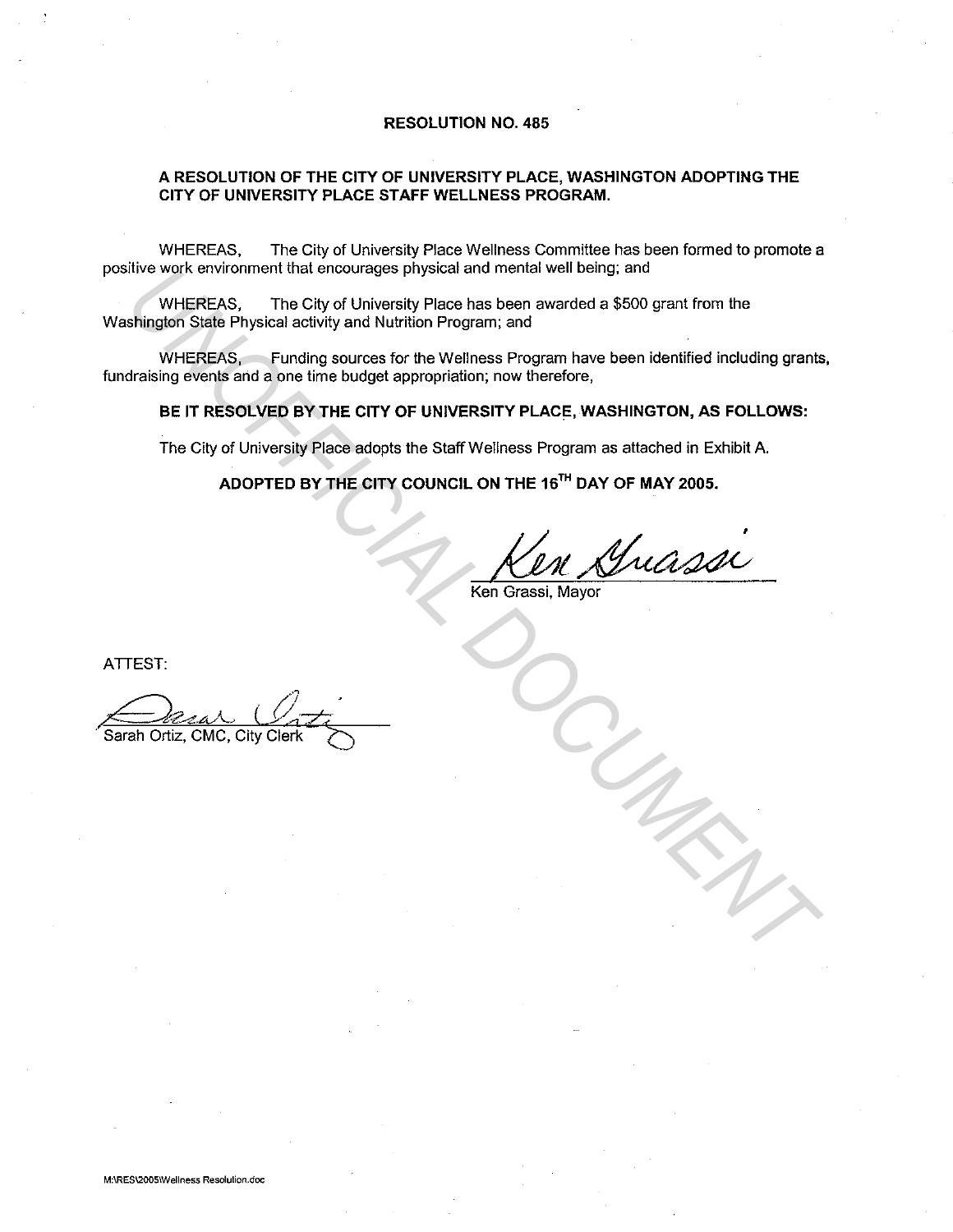# **City of University Place Staff Wellness Program**

**Mission Statement:** To promote a positive work environment that encourages physical and mental well being.

### **Goals:**

Establish an on-site wellness room available for employee use during their lunchtime, before and after work. The wellness room will encourage employees to participate in physical and social activity during their workday. The type of equipment that will be available includes cardio-equipment, weights, resistant bands, exercise balls and mats. A TV and DVD for exercise C.D.'s will be available. Games, books, ping-pong and foosball will also be available for use. The wellness room is located at City Hall which does has a shower facility on site. **als:**<br> **Als:**<br> **Exterbishish an on-site wellness room available for employee use during their lunchtime, before that a tachivity during their vandt, The type of equipment that will be evailable inclusion and all activity** 

The benefits of having an on-site wellness room include increased employee satisfaction and social interaction with others. Additional benefits are potential reduction in overall healthcare costs and employee absences. Our goal is to create a company culture that encourages active breaks and healthful eating. Establishing a wellness room is the first step towards reaching our goal.

Other wellness activities/programs and incentives will be provided along with the on-site wellness room. The Wellness Committee is currently planning the 2005 calendar of activities such as the AWC Municipal Games and Walk Across America.

Thirty-eight employees of the City of University Place participated in the A WC HealthCheck Plus. The Health Monitor has provided information on the City's employee demographics, summarizes health risks of the employees, and quantifies the employee's readiness for change, financial impact, risk factors and recommendation for the employees. Included in the report is the Intervention Opportunity Index (IOI), which is an index of potential financial impact for investment in intervention targets. The top three intervention targets for University Place are:

- 1. Cardiovascular Disease
- 2. Inactivity
- 3. Weight

One of the recommended interventions listed for all the above (IOI) in the Health Monitor report is to offer exercise programs at the workplace. Along with the wellness room, a walking and biking club will be established in the spring of 2005. Another recommendation is to provide incentives for participating in regular physical activity. The Wellness Committee plans to implement all three recommendations this year. According to the Health Monitor 33, or 86.8%, of City employees who participated in HealthCheck Plus reported being physically inactive. The on-site wellness room and program will encourage employees to make physical activities part of their lives. The wellness program will be convenient, adaptable, flexible and informational for all employees.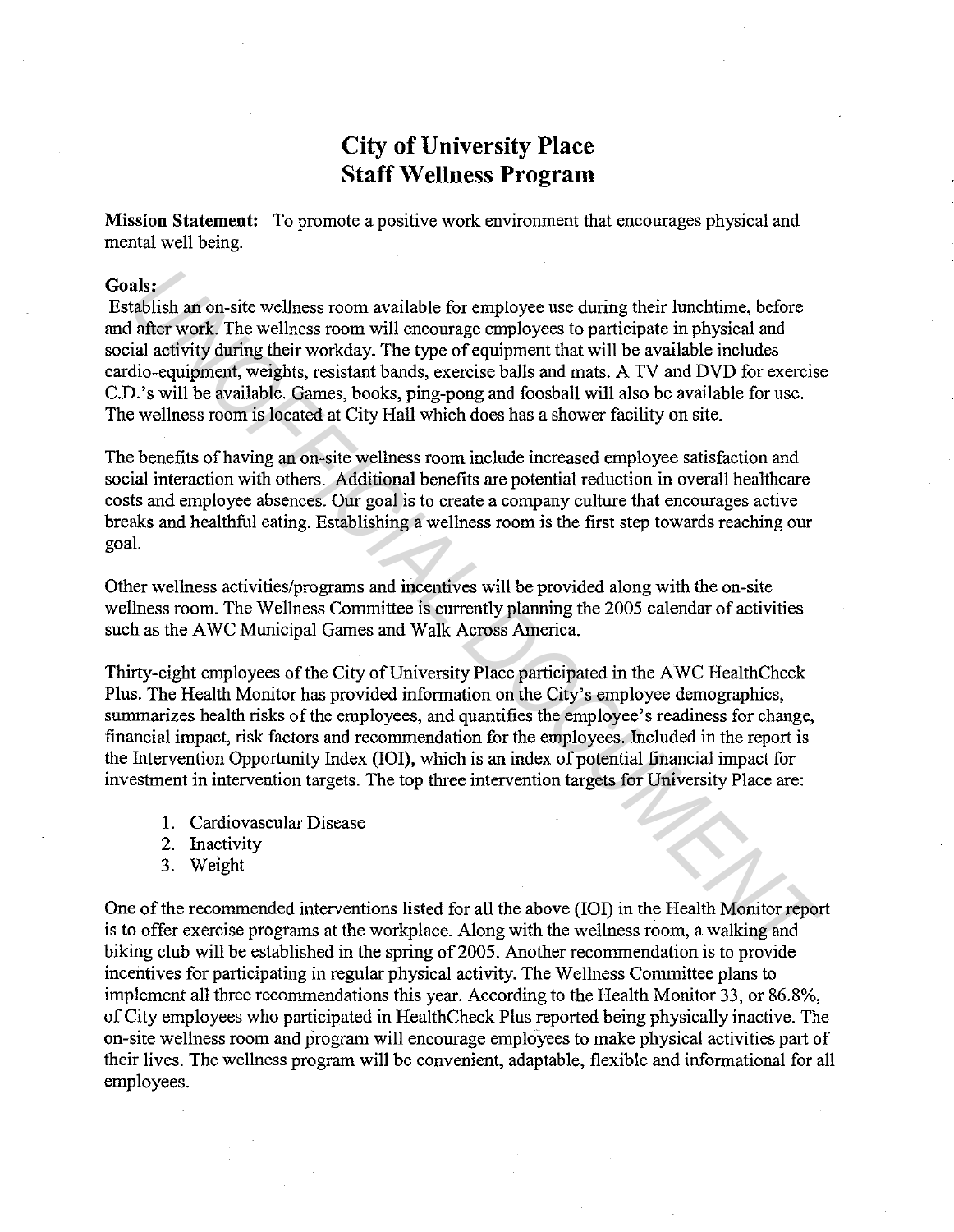## **Action Steps:**

City Council approved \$800 in the 2005 budget for the wellness program. The benefits of healthy and productive employees are important to the Council and City Manager. **Done** 

Spoke with City Manager about space to establish an on-site wellness room. City Manager approves and supports an empty space for the wellness room at City Hall. **Done** 

Distributed a survey at the wellness fair to assess employee interest in an on-site wellness room. **Done** 

Talked with the legal department regarding liability issues of on-site wellness room. **Done** 

Purchase the two books listed on how to learn about standards, guidelines, liability and other issues.

Purchase equipment and collect in-kind equipment. **Done** 

Recreation Manager is certified Wellness Instructor by the American College of Sports Medicine. She can assist with the design, start-up and management of the wellness room.

Wellness committee will write a business plan for the proposed on-site wellness room.

**Wellness Committee:** all committee members are involved in the project. Becky Metcalf, Administrative Assistant, Co-Chair/Secretary Gretchen Hayes, Recreation Manager, Co-Chair Eric Black, Human Resource Manager, Event Planner Sandy Garrett, CTS Director, Treasurer Linda Seesz, ITS Analyst, Public Relations/Marketing Tam Swett, Sr. Finance Analyst, Event Planner Manager approves and supports an empty space for the wellness room at City Hall.<br> **Done**<br> **Document Document State And the Mediness fair to assess employee interest in an on-site<br>
wellness room. Done<br>
<b>Talked with the lega** 

**3. Workforce.** The City of University Place currently employees 67 full time employees. The various departments are City Managers Office, Economic Development, City Clerk, Finance, ITS, Public Works, Development Service, Parks and Recreation. Majority of the City employees have office jobs and spend most of their day in front of a computer. Sitting in front of the computer can leads to Repetitive Strain Injury (RSI). The on-site wellness room can help by providing a space for employees for strength training and stretching. Stretch breaks will help reduce muscle tension caused when muscles remain static or fixed in one position for too long. Stretching helps relieve discomfort due to repetitive movements, awkward postures, and excessive force. Strength training creates strong ligaments and tendons, which serve to support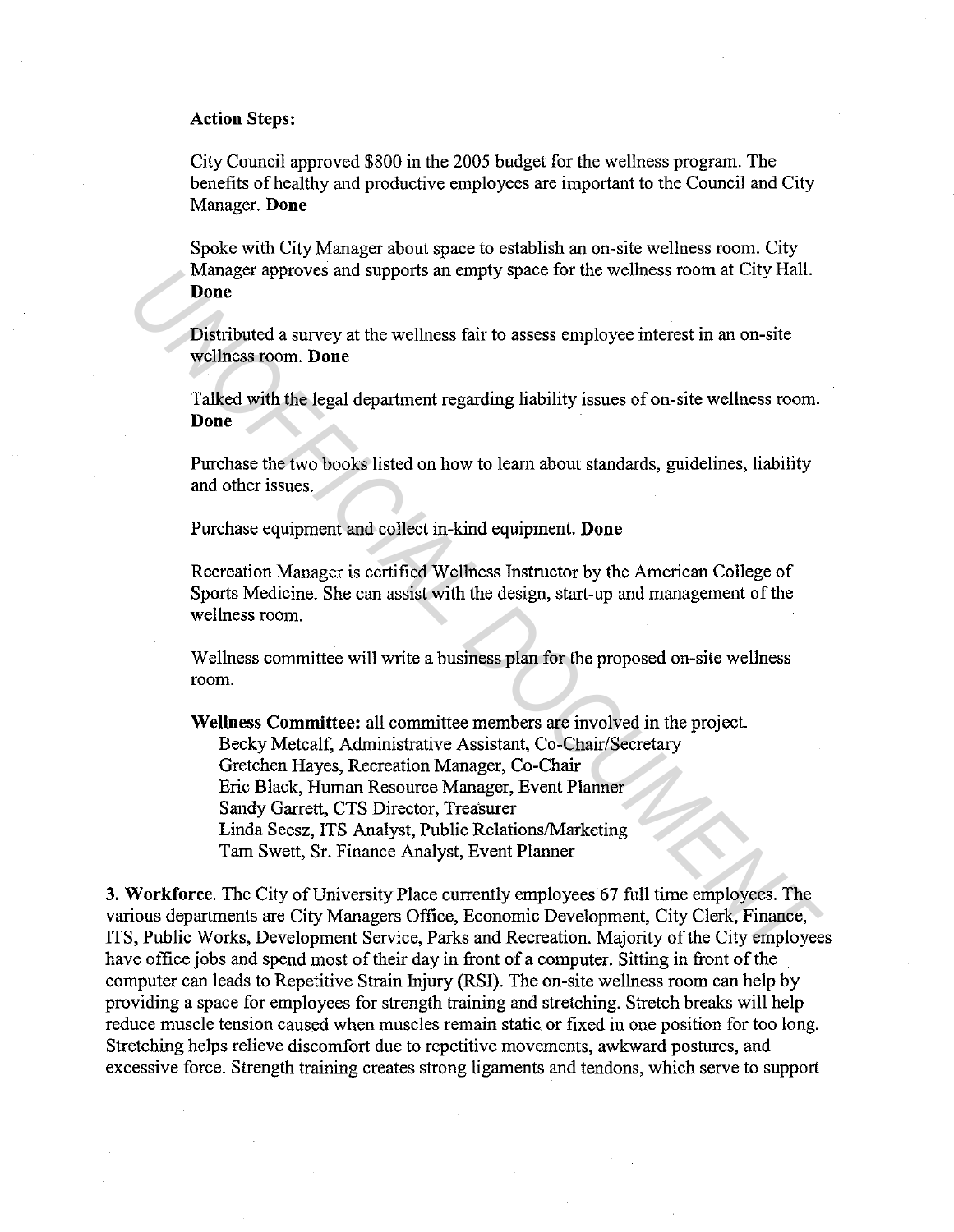joints and decrease the likelihood of injury from other activities. Strong muscles can help with standing and sitting straighter and more comfortable.

**4. Target Population.** The wellness committee distributed a survey at the wellness fair to assess employee interest in an on-site wellness room. The committee received 34 surveys, 30 of the survey indicated that they would be interested in participating in an on-site wellness room. We will target the 45% of employee who have expressed interest in the wellness room. Activities include a grand opening of the wellness room in March with wellness trainer and classes. The incentive program will be explained and promoted to all employees who participate in regular physical activity. Other activities include speakers, wellness materials, special events and classes to target the other 55% of the employees.

The Health Monitor questionnaire assesses an individual's stage ofreadiness for change for various lifestyle factors. The report summarizes the Stage of Readiness to Change for City employees. One risk factor is being physically inactive which 25 out of the 38 employees indicated they are currently making a change or will in the next month. Another risk factor is to lose weight, 21 employees out of 38 are currently making a change or will in the next month. Both the City survey and the Health Monitor report indicate employees are ready to change their lifestyle and an on-site wellness room would assist them in that change. Inter a grand opening of the wellness room in March with wellness trainer and classes. It<br>engive program will be explained and promoted to all employees who participate in regular<br>valical aeftvity. Other activities includ

Wellness and wellness activities will be marketed and promoted several ways: employee newsletter, email and printed material. Wellness Committee members are from various divisions in the City and they will encourage others to participate in the wellness room.

## **5. Timeline.**

**November 2004:** Wellness Committee distributed a wellness survey to employees. The top response was an on-site workout area.

**December 2004:** Apply for mini – grant for wellness equipment i.e. hand weights, resistant bands, exercise balls, mats, video and VCR.

**January 2005:** Purchase two books about the standards, guidelines, liability and other issues related to on-site wellness room. Develop a business plan for the wellness room.

**February 2005:** Employee silent auction fundraiser.

**March 2005:** Set-up on-site workout area with employee equipment and purchase equipment with the grant.

**May 2005:** Grand opening of wellness room. Offer wellness classes and trainers to motivate employees to begin their wellness program.

**6. Community Partners.** We will work with a local hospital on guest speakers about wellness. Other partners include the YMCA and City of University Place wellness instructors to teach